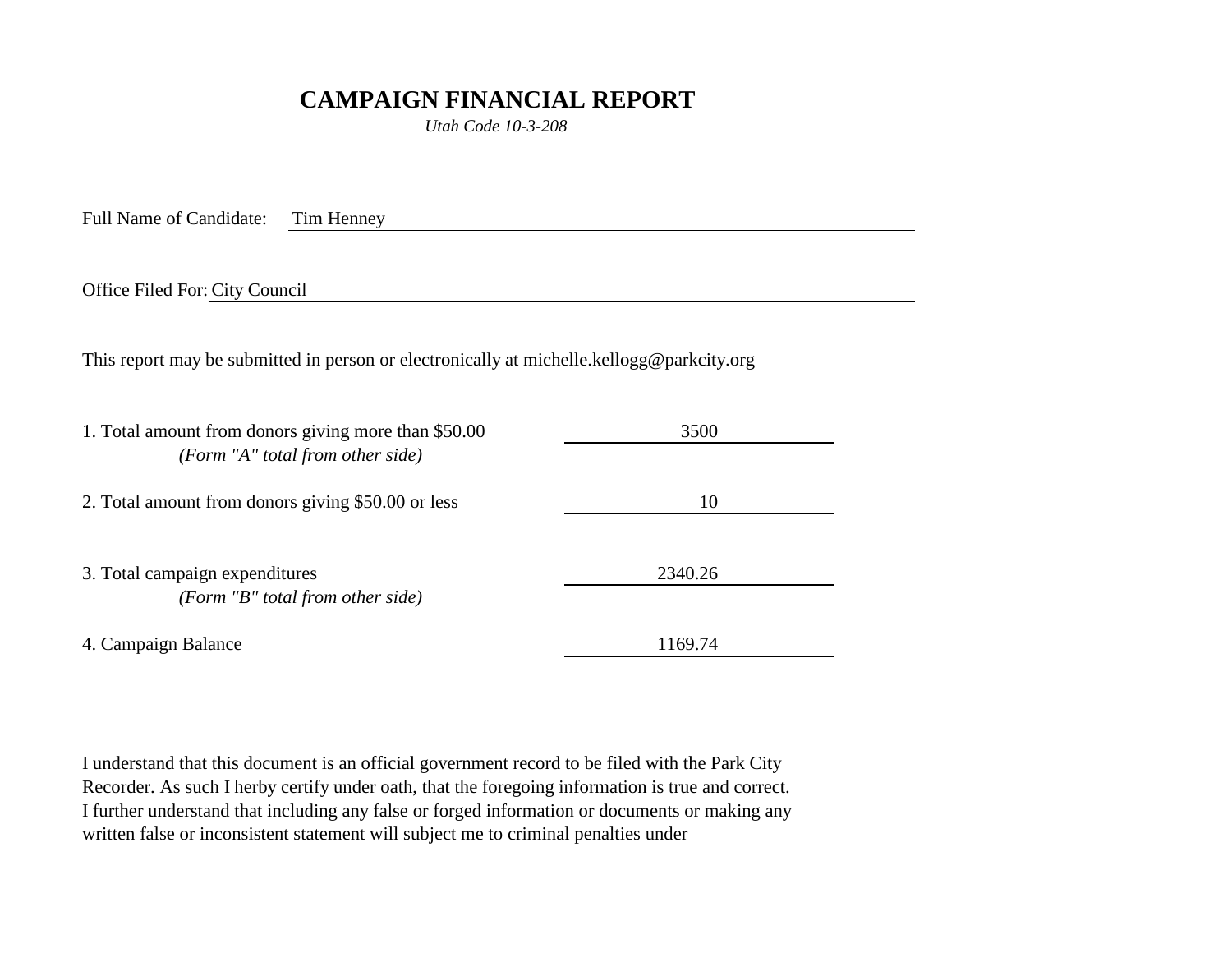Title 76, Chapter 8 of the Utah Code.

Tim B Henney<br>Candidate Signature Date

10/25/2021

## **ITEMIZED CONTRIBUTION REPORT** *(Form "A")*

| Date<br>Received | Name of<br>Contributor          | Mailing Address & Zip Code | Amount of<br>Contribution |
|------------------|---------------------------------|----------------------------|---------------------------|
| 6/9/2021         | Paul Boyer                      | Park City UT 84060         | 100                       |
| 6/12/2021        | John Mueller                    | Park City UT 84060         | 100                       |
| 6/14/2021        | George Coleman                  | Fairfield CT 06824         | 100                       |
| 6/15/2021        | <b>Christopher Retzer</b>       | Park City UT 84060         | 100                       |
| 6/17/2021        | Patrick Hennigan                | Naples FL 34102            | 100                       |
| 6/17/2021        | Niels Vernegaard                | Park City UT 84060         | 150                       |
| 7/1/2021         | Paul Boyer                      | Park City UT 84060         | 150                       |
| 7/6/2021         | <b>Thomas Thomas</b>            | Park City UT 84060         | 100                       |
| 7/23/2021        | Dena Fleming                    | Park City UT 84060         | 250                       |
| 7/25/2021        | <b>Thomas Peek</b>              | Park City UT 84060         | 100                       |
| 7/28/2021        | Greg McCormick                  | Park City UT 84060         | 200                       |
| 7/29/2021        | Peter Metcalf                   | Park City UT 84060         | 100                       |
| 8/10/2021        | Women's Democratic Club of Utah | Millcreek UT 84109         | 100                       |